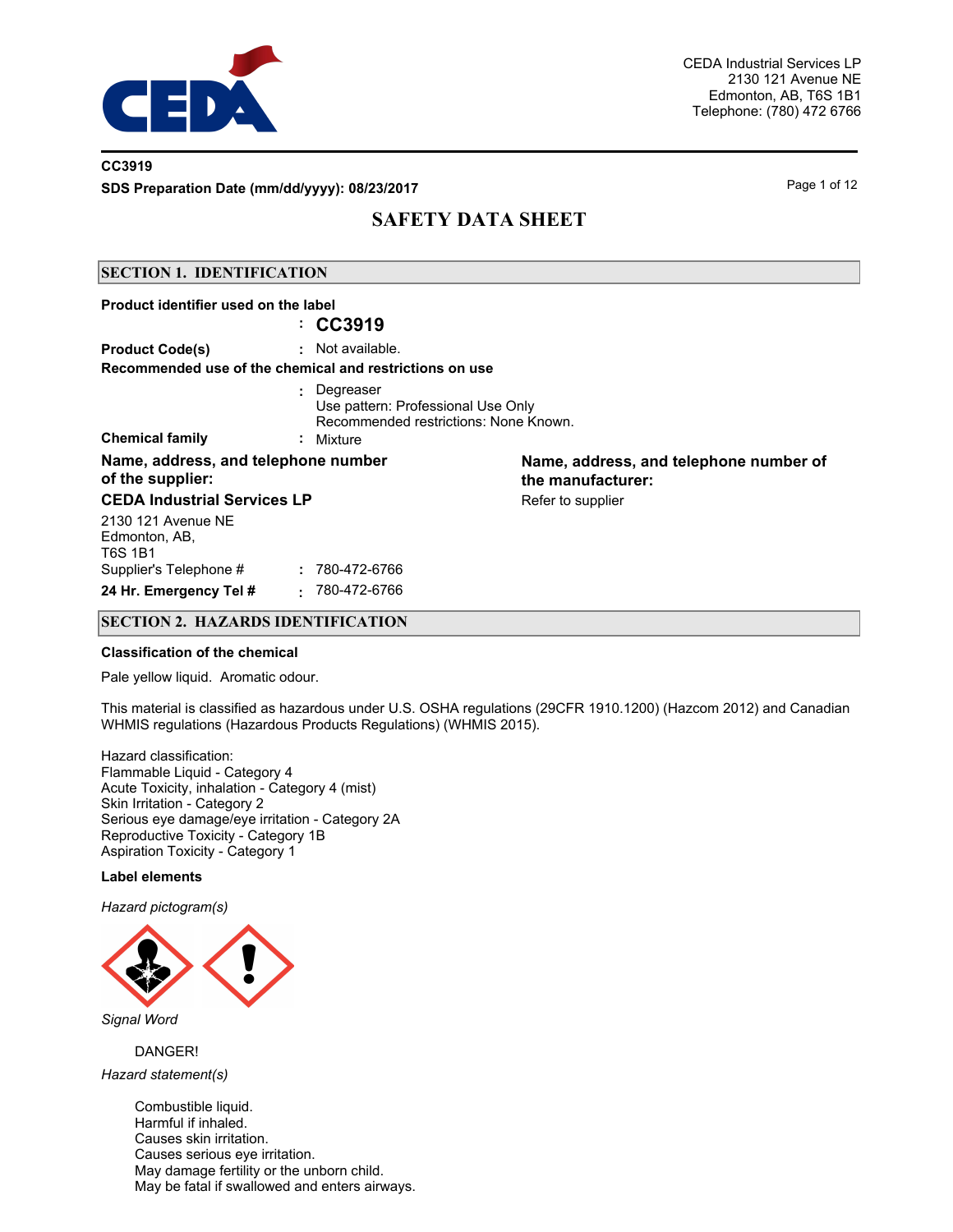

# **CC3919 SDS Preparation Date (mm/dd/yyyy): 08/23/2017** Page 2 of 12

# **SAFETY DATA SHEET**

#### *Precautionary statement(s)*

Obtain special instructions before use. Do not handle until all safety precautions have been read and understood. Keep away from flames and hot surfaces. - No smoking. Avoid breathing mist or vapours. Wash hands after handling. Wear protective gloves/clothing and eye/face protection.

IF exposed or concerned: Get medical attention/advice. IF IN EYES: Rinse cautiously with water for several minutes. Remove contact lenses, if present and easy to do. Continue rinsing. If eye irritation persists: Get medical advice/attention. IF ON SKIN (or hair): Remove/Take off immediately all contaminated clothing. Rinse skin with water/shower. Wash contaminated clothing before reuse. If skin irritation occurs: Get medical advice/attention. IF SWALLOWED: Immediately call a POISON CENTER or doctor/physician. Do NOT induce vomiting. IF INHALED: Remove person to fresh air and keep comfortable for breathing. Call a POISON CENTRE or doctor/physician if you feel unwell. In case of fire: Use water fog, dry chemical, CO2 or 'alcohol' foam to extinguish.

Store in a well-ventilated place. Keep cool. Store locked up. Keep container tightly closed.

Dispose of contents/container in accordance with local regulation.

#### **Other hazards**

Other hazards which do not result in classification: Ingestion may cause gastrointestinal irritation, nausea, vomiting and diarrhea. Inhalation of high concentrations may cause dizziness, disorientation, incoordination, narcosis, nausea or narcotic effects.

## **SECTION 3. COMPOSITION/INFORMATION ON INGREDIENTS**

#### Mixture

| <b>Chemical name</b>                                            | Common name and synonyms                                            | CAS#       | Concentration (% by weight) |
|-----------------------------------------------------------------|---------------------------------------------------------------------|------------|-----------------------------|
| Distillates, petroleum, hydrotreated<br>light catalytic cracked | Distillates (petroleum),<br>hydrotreated light catalytic<br>cracked | 68921-07-3 | $70.0 - 75.0$               |
| n-Methylpyrrolidone                                             | 1-Methyl-2-pyrrolidone                                              | 872-50-4   | $7.0 - 10.0$                |
| Dipropylene glycol monomethyl ether                             | <b>DPGME</b>                                                        | 34590-94-8 | $7.0 - 10.0$                |
| Nonylphenol, ethoxylated                                        | Polyethylene glycol nonylphenyl<br>ether                            | 9016-45-9  | $3.0 - 5.0$                 |
| <b>Ethoxylated tridecyl alcohol</b>                             | Polyoxyethylene tridecyl ether                                      | 24938-91-8 | $3.0 - 5.0$                 |

The % concentrations for the above listed chemicals will vary from batch to batch. Concentrations listed represent the actual concentration range for each chemical.

## **SECTION 4. FIRST-AID MEASURES**

#### **Description of first aid measures**

*Ingestion* **:**

Do NOT induce vomiting. Have victim rinse mouth with water, then give one to two glasses of water to drink. Never give anything by mouth to an unconscious person. Immediately call a POISON CENTER or doctor/physician.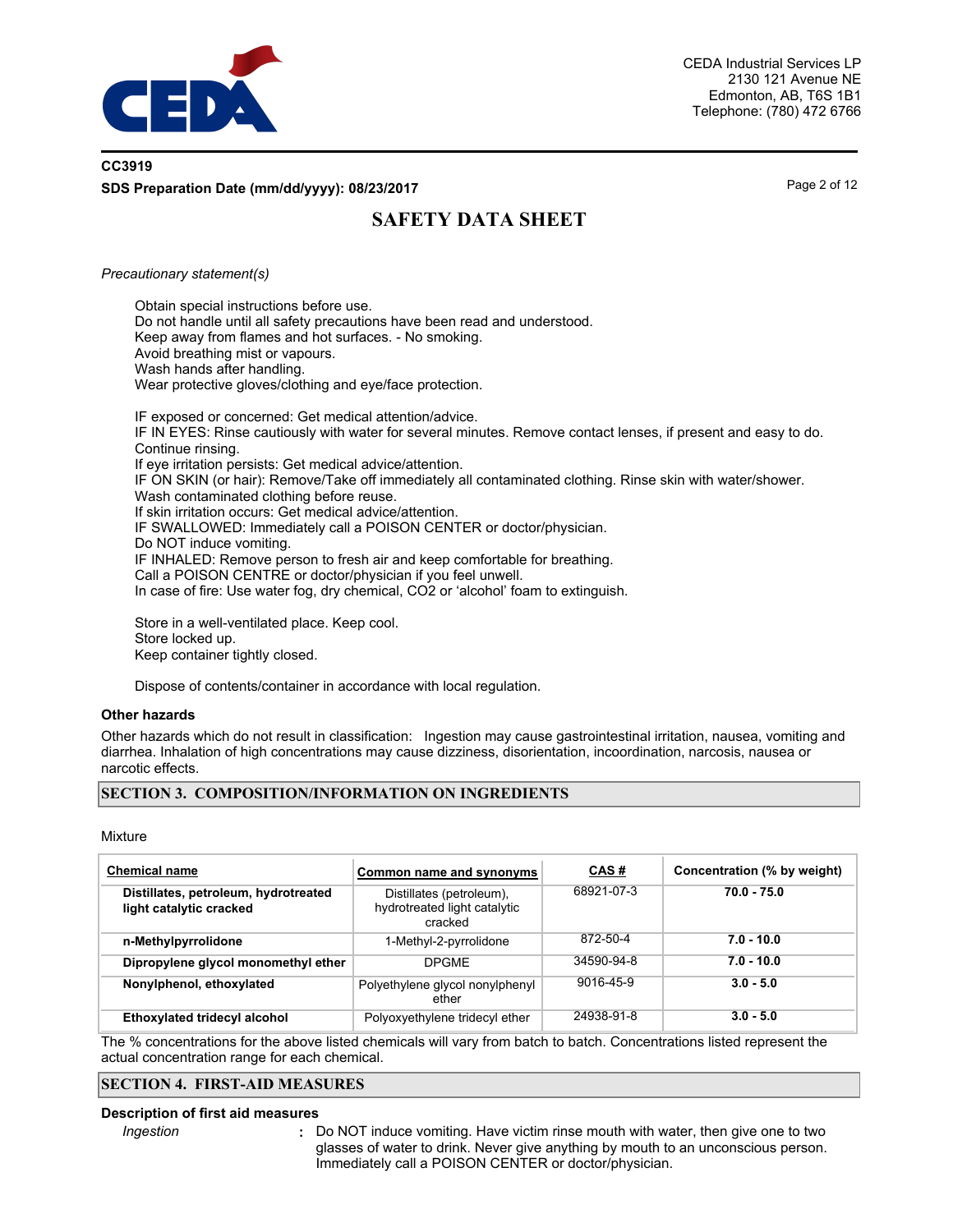

# **CC3919 SDS Preparation Date (mm/dd/yyyy): 08/23/2017** Page 3 of 12

# **SAFETY DATA SHEET**

| Inhalation   | : If inhaled, move to fresh air. If breathing is difficult, give oxygen by qualified medical                                                                                                                                                                                                                                                                                                                                                                                                                                                                                                                                                                                                    |
|--------------|-------------------------------------------------------------------------------------------------------------------------------------------------------------------------------------------------------------------------------------------------------------------------------------------------------------------------------------------------------------------------------------------------------------------------------------------------------------------------------------------------------------------------------------------------------------------------------------------------------------------------------------------------------------------------------------------------|
|              | personnel only. If breathing has stopped, give artificial respiration. Obtain medical<br>attention if symptoms develop and persist.                                                                                                                                                                                                                                                                                                                                                                                                                                                                                                                                                             |
| Skin contact | : Flush skin with large amounts of water. If irritation or symptoms develop, seek medical<br>attention.                                                                                                                                                                                                                                                                                                                                                                                                                                                                                                                                                                                         |
| Eye contact  | : Flush eyes with water for at least 15 minutes. Call a physician if irritation persists.                                                                                                                                                                                                                                                                                                                                                                                                                                                                                                                                                                                                       |
|              | Most important symptoms and effects, both acute and delayed                                                                                                                                                                                                                                                                                                                                                                                                                                                                                                                                                                                                                                     |
|              | : Causes serious eye irritation. Symptoms may include redness, pain, tearing and<br>conjunctivitis. Causes skin irritation. Symptoms may include redness, itching and<br>swelling. Aspiration hazard. Aspiration into the lungs during swallowing or<br>subsequent vomiting may cause chemical pneumonitis, which can be fatal. Harmful if<br>inhaled. Inhalation of high concentrations may cause dizziness, disorientation,<br>incoordination, narcosis, nausea or narcotic effects. Ingestion may cause irritation of<br>the mouth, throat and stomach. May damage fertility or the unborn child if swallowed.<br>Indication of any immediate medical attention and special treatment needed |
|              | . The attenuate the attachers A and hattens to a memori                                                                                                                                                                                                                                                                                                                                                                                                                                                                                                                                                                                                                                         |

**:** Treat symptomatically. Aspiration hazard.

## **SECTION 5. FIRE-FIGHTING MEASURES**

#### **Extinguishing media**

*Suitable extinguishing media*

|                                                                                                         | Personal precautions, protective equipment and emergency procedures                                                                                                                                                                                                                      |
|---------------------------------------------------------------------------------------------------------|------------------------------------------------------------------------------------------------------------------------------------------------------------------------------------------------------------------------------------------------------------------------------------------|
| <b>SECTION 6. ACCIDENTAL RELEASE MEASURES</b>                                                           |                                                                                                                                                                                                                                                                                          |
|                                                                                                         | Firefighters should wear proper protective equipment and self-contained breathing<br>apparatus with full face piece operated in positive pressure mode. Move containers<br>from fire area if safe to do so. Water spray may be useful in cooling equipment<br>exposed to heat and flame. |
| Special fire-fighting procedures                                                                        |                                                                                                                                                                                                                                                                                          |
|                                                                                                         | : Firefighters must use standard protective equipment including flame retardant coat,<br>helmet with face shield, gloves, rubber boots, and in enclosed spaces, SCBA.                                                                                                                    |
| Special protective equipment and precautions for firefighters<br>Protective equipment for fire-fighters |                                                                                                                                                                                                                                                                                          |
|                                                                                                         | : May form toxic materials, such as carbon dioxide, carbon monoxide, various<br>hydrocarbons, nitrigen compounds, etc. when burned.                                                                                                                                                      |
| <b>Hazardous combustion products</b>                                                                    |                                                                                                                                                                                                                                                                                          |
|                                                                                                         | : Flammable Liquid - Category 4                                                                                                                                                                                                                                                          |
| Flammability classification (OSHA 29 CFR 1910.106)                                                      | : Combustible liquid. Burning may produce irritating, toxic and obnoxious<br>fumes. Vapours may be heavier than air and may collect in confined and low-lying<br>areas.                                                                                                                  |
|                                                                                                         | Special hazards arising from the substance or mixture / Conditions of flammability                                                                                                                                                                                                       |
|                                                                                                         | : Do not use a solid water stream as it may scatter and spread fire.                                                                                                                                                                                                                     |
| Unsuitable extinguishing media                                                                          |                                                                                                                                                                                                                                                                                          |
| ÷                                                                                                       | Use media suitable to the surrounding fire such as water fog or fine spray, alcohol<br>foams, carbon dioxide and dry chemical.                                                                                                                                                           |
|                                                                                                         |                                                                                                                                                                                                                                                                                          |

Restrict access to area until completion of clean-up. Ensure clean-up is conducted by **:** trained personnel only. Wear suitable protective equipment. Refer to protective measures listed in sections 7 and 8. Restrict access to area until completion of clean-up.

**Environmental precautions :** Ensure spilled product does not enter drains, sewers, waterways, or confined spaces. **Methods and material for containment and cleaning up**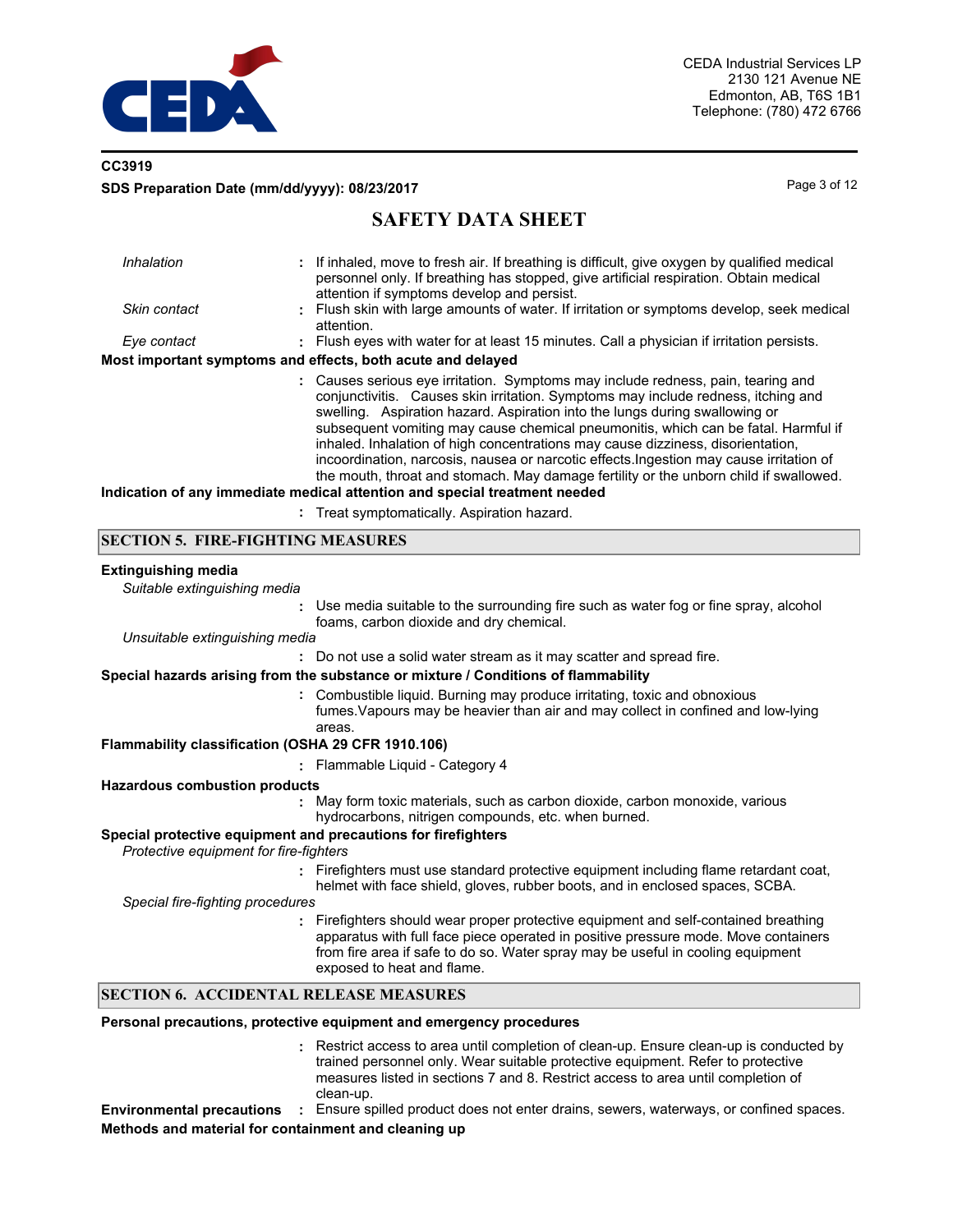

# **CC3919 SDS Preparation Date (mm/dd/yyyy): 08/23/2017** Page 4 of 12

# **SAFETY DATA SHEET**

Ventilate area of release. Stop spill or leak at source if safely possible. Dike for water **:** control. Use only non-sparking tools. Contain and absorb spilled liquid with non-combustible, inert absorbent material (e.g. sand), then place absorbent material into a container for later disposal (see Section 13).

#### **Special spill response procedures**

- **:** Contact appropriate local and provincial environmental authorities for assistance and/or reporting requirements.
	- US CERCLA Reportable quantity (RQ): See section 15.

#### **SECTION 7. HANDLING AND STORAGE**

#### **Precautions for safe handling**

|                                    | : Obtain special instructions before use. Do not handle until all safety precautions have<br>been read and understood. Use only outdoors or in a well-ventilated area. Wear<br>protective gloves/clothing and eye/face protection. Avoid contact with eyes, skin and<br>clothing. Keep away from incompatibles. Wash thoroughly after handling. Avoid<br>breathing mist or vapor. Keep away from flames and hot surfaces. - No smoking. Use<br>non-sparking tools and explosion-proof equipment. |
|------------------------------------|--------------------------------------------------------------------------------------------------------------------------------------------------------------------------------------------------------------------------------------------------------------------------------------------------------------------------------------------------------------------------------------------------------------------------------------------------------------------------------------------------|
| <b>Conditions for safe storage</b> | Store locked up. Store in a cool, dry, well-ventilated area. Storage area should be<br>clearly identified, clear of obstruction and accessible only to trained and authorized<br>personnel.                                                                                                                                                                                                                                                                                                      |
| Incompatible materials             | : Strong acids ; Strong oxidizing agents (e.g. hydrogen peroxide, nitric acid)                                                                                                                                                                                                                                                                                                                                                                                                                   |

## **SECTION 8. EXPOSURE CONTROLS / PERSONAL PROTECTION**

| <b>Exposure Limits:</b>                                            |                              |               |                 |             |
|--------------------------------------------------------------------|------------------------------|---------------|-----------------|-------------|
| <b>Chemical Name</b>                                               | <b>ACGIH TLV</b>             |               | <b>OSHA PEL</b> |             |
|                                                                    | <b>TWA</b>                   | <b>STEL</b>   | <b>PEL</b>      | <b>STEL</b> |
| Distillates, petroleum,<br>hydrotreated light catalytic<br>cracked | N/Av                         | N/Av          | N/Av            | N/Av        |
| n-Methylpyrrolidone                                                | 10 ppm (skin) (AIHA<br>WEEL) | N/Av          | N/Av            | N/Av        |
| Dipropylene glycol monomethyl<br>ether                             | 100ppm (skin)                | 150ppm (skin) | 100ppm (skin)   |             |
| Nonylphenol, ethoxylated                                           | N/Av                         | N/Av          | N/Av            | N/Av        |
| <b>Ethoxylated tridecyl alcohol</b>                                | N/Av                         | N/Av          | N/Av            | N/Av        |

## **Exposure controls**

**Ventilation and engineering measures**

|                               |    | : Use in a well-ventilated area. Use general or local exhaust ventilation to maintain air<br>concentrations below recommended exposure limits. Use explosion-proof electrical<br>and ventilating equipment.              |
|-------------------------------|----|--------------------------------------------------------------------------------------------------------------------------------------------------------------------------------------------------------------------------|
| <b>Respiratory protection</b> |    | : Use the indicated respiratory protection if the occupational exposure limit is exceeded<br>and/or in case of product release (dust and/or fumes). Advice should be sought from<br>respiratory protection specialists.  |
| <b>Skin protection</b>        | ÷. | Wear protective gloves. Advice should be sought from glove suppliers.                                                                                                                                                    |
| Eye / face protection         |    | Wear eye/face protection. Wear safety glasses with side shields (or goggles).                                                                                                                                            |
| Other protective equipment    | ÷  | Wear sufficient clothing to prevent skin contact. Depending on conditions of use, an<br>impervious apron should be worn. An eyewash station and safety shower should be<br>made available in the immediate working area. |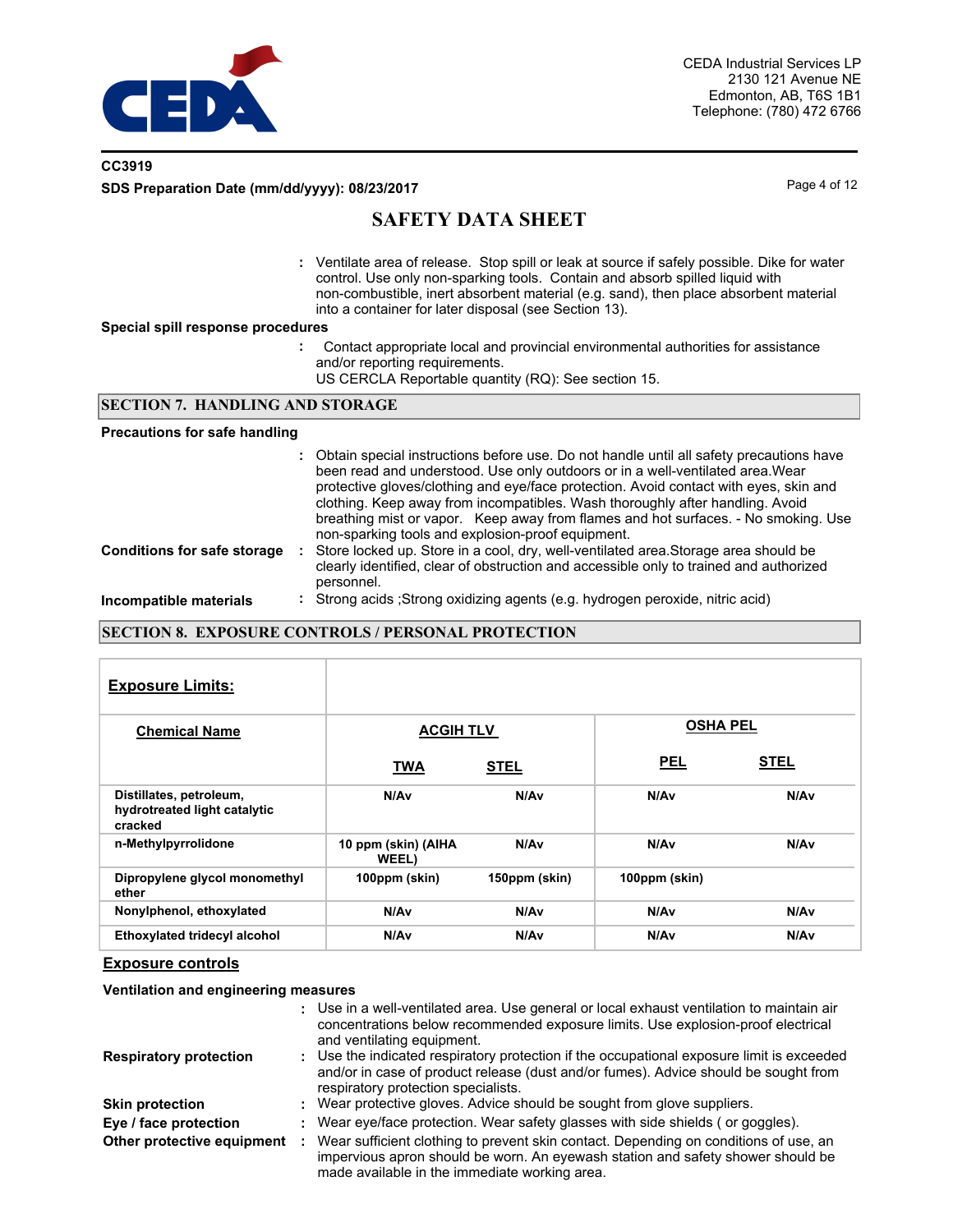

# **CC3919 SDS Preparation Date (mm/dd/yyyy): 08/23/2017** Page 5 of 12

# **SAFETY DATA SHEET**

#### **General hygiene considerations**

**Conditions to avoid** 

**:** Avoid contact with skin, eyes and clothing. Upon completion of work, wash hands before eating, drinking, smoking or use of toilet facilities. Handle in accordance with good industrial hygiene and safety practice.

|                                             | <b>SECTION 9. PHYSICAL AND CHEMICAL PROPERTIES</b>                              |
|---------------------------------------------|---------------------------------------------------------------------------------|
| <b>Appearance</b>                           | Pale yellow liquid.                                                             |
| Odour                                       | Characteristic aromatic hydrocarbon odour                                       |
| <b>Odour threshold</b>                      | N/Av                                                                            |
| pH                                          | Not available.                                                                  |
| <b>Melting/Freezing point</b>               | $<-35^{\circ}C$                                                                 |
| Initial boiling point and boiling range     |                                                                                 |
|                                             | Not available.                                                                  |
| <b>Flash point</b>                          | $63^{\circ}$ C                                                                  |
| <b>Flashpoint (Method)</b>                  | Tag closed cup                                                                  |
| Evaporation rate (BuAe = 1)                 | Not available.                                                                  |
| Flammability (solid, gas)                   | Not applicable.                                                                 |
| Lower flammable limit (% by vol.)           |                                                                                 |
|                                             | N/Ap                                                                            |
| Upper flammable limit (% by vol.)           |                                                                                 |
|                                             | N/Ap                                                                            |
| <b>Oxidizing properties</b>                 | Not applicable                                                                  |
| <b>Explosive properties</b>                 | Not applicable.                                                                 |
| Vapour pressure                             | Not available.                                                                  |
| <b>Vapour density</b>                       | Not available.                                                                  |
| Relative density / Specific gravity         |                                                                                 |
|                                             | 1.01                                                                            |
| Solubility in water                         | Insoluble.                                                                      |
| Other solubility(ies)                       | Not available.                                                                  |
|                                             | Partition coefficient: n-octanol/water or Coefficient of water/oil distribution |
|                                             | N/Av                                                                            |
| <b>Auto-ignition temperature</b>            | Not applicable.                                                                 |
| Decomposition temperature :                 | Not available.                                                                  |
| <b>Viscosity</b>                            | Not available.                                                                  |
| Volatiles (% by weight)                     | Not available.                                                                  |
| Volatile organic Compounds (VOC's)          |                                                                                 |
|                                             | N/Av                                                                            |
| Absolute pressure of container              |                                                                                 |
|                                             | N/Ap                                                                            |
| <b>Flame projection length</b>              | N/Ap                                                                            |
| Other physical/chemical comments            |                                                                                 |
|                                             | None known or reported by the manufacturer.                                     |
| <b>SECTION 10. STABILITY AND REACTIVITY</b> |                                                                                 |
| <b>Reactivity</b>                           | This product is not reactive.                                                   |
| <b>Chemical stability</b>                   | Material is stable under normal conditions.                                     |
| Possibility of hazardous reactions          |                                                                                 |
|                                             | No dangerous reaction known under conditions of normal use.                     |

**:** Avoid contact with incompatible materials. Do not use in areas without adequate

ventilation. Keep away from heat, sparks and open flame.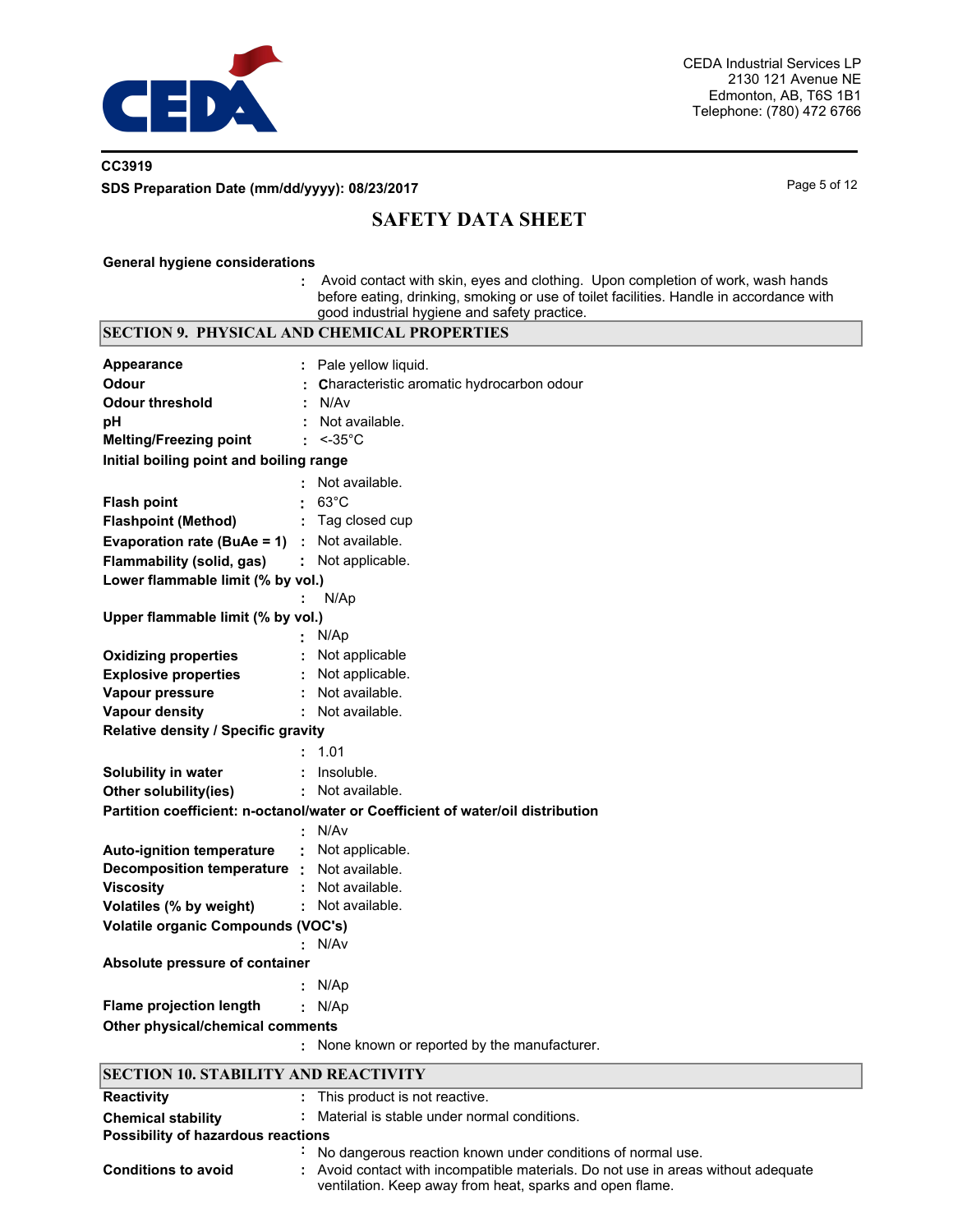

# **CC3919 SDS Preparation Date (mm/dd/yyyy): 08/23/2017** Page 6 of 12

# **SAFETY DATA SHEET**

**Incompatible materials :** See Section 7 (Handling and Storage) for further details. **Hazardous decomposition products**

None known, refer to hazardous combustion products in Section 5. **:**

## **SECTION 11. TOXICOLOGICAL INFORMATION**

## **Information on likely routes of exposure:**

**Routes of entry inhalation :** YES

**Routes of entry skin & eye :** YES

**Routes of entry Ingestion :** YES

**Routes of exposure skin absorption**

**:** NO

## **Potential Health Effects:**

#### **Signs and symptoms of short-term (acute) exposure**

*Sign and symptoms Inhalation*

|                                                  | Harmful if inhaled. May cause respiratory irritation. Symptoms may include sore throat,<br>running nose and shortness of breath. Inhalation of high concentrations may cause<br>dizziness, disorientation, incoordination, narcosis, nausea or narcotic effects.                                                                                                                                                                                                                                                               |
|--------------------------------------------------|--------------------------------------------------------------------------------------------------------------------------------------------------------------------------------------------------------------------------------------------------------------------------------------------------------------------------------------------------------------------------------------------------------------------------------------------------------------------------------------------------------------------------------|
| Sign and symptoms ingestion                      |                                                                                                                                                                                                                                                                                                                                                                                                                                                                                                                                |
|                                                  | Ingestion may cause gastrointestinal irritation, nausea, vomiting and diarrhea.<br>Aspiration hazard. Aspiration hazard - material may cause lung inflammation or<br>damage if it enters lungs through vomiting or swallowing.                                                                                                                                                                                                                                                                                                 |
| Sign and symptoms skin                           | Causes skin irritation. Symptoms may include redness, itching and swelling.                                                                                                                                                                                                                                                                                                                                                                                                                                                    |
| Sign and symptoms eyes                           | Causes serious eye irritation. Symptoms may include redness, pain, tearing and<br>conjunctivitis.                                                                                                                                                                                                                                                                                                                                                                                                                              |
| <b>Potential Chronic Health Effects</b>          |                                                                                                                                                                                                                                                                                                                                                                                                                                                                                                                                |
|                                                  | Frequent or prolonged contact may dry the skin, leading to discomfort and dermatitis.                                                                                                                                                                                                                                                                                                                                                                                                                                          |
| <b>Mutagenicity</b>                              | Not expected to be mutagenic in humans.                                                                                                                                                                                                                                                                                                                                                                                                                                                                                        |
| Carcinogenicity                                  | No components are listed as carcinogens by ACGIH, IARC, OSHA or NTP.                                                                                                                                                                                                                                                                                                                                                                                                                                                           |
| <b>Reproductive effects &amp; Teratogenicity</b> |                                                                                                                                                                                                                                                                                                                                                                                                                                                                                                                                |
|                                                  | This material is classified as hazardous under U.S. OSHA regulations (29CFR<br>1910.1200) (Hazcom 2012) and Canadian WHMIS regulations (Hazardous Products<br>Regulations) (WHMIS 2015). Classification: Reproductive Toxicity - Category 1B May<br>damage fertility or the unborn child. Contains 1-Methyl-2-pyrrolidone.<br>1-Methyl-2-pyrrolidone has cause teratogenic effects in animals, but at doses which<br>were maternally toxic or by routes of administration not expected to occur<br>occupationally (injection). |
| <b>Sensitization to material</b>                 | Not expected to be a skin or respiratory sensitizer.                                                                                                                                                                                                                                                                                                                                                                                                                                                                           |
| Specific target organ effects:                   | This material is not classified as hazardous under U.S. OSHA regulations (29CFR<br>1910.1200) (Hazcom 2012) and Canadian WHMIS regulations (Hazardous Products<br>Regulations) (WHMIS 2015).                                                                                                                                                                                                                                                                                                                                   |
| Medical conditions aggravated by overexposure    |                                                                                                                                                                                                                                                                                                                                                                                                                                                                                                                                |
|                                                  | None known.                                                                                                                                                                                                                                                                                                                                                                                                                                                                                                                    |
| <b>Synergistic materials</b>                     | Not available.                                                                                                                                                                                                                                                                                                                                                                                                                                                                                                                 |
| <b>Toxicological data</b>                        | There is no data available for this product. The calculated ATE values for this mixture<br>are: ATE inhalation (mists) = $6.54$ mg/L                                                                                                                                                                                                                                                                                                                                                                                           |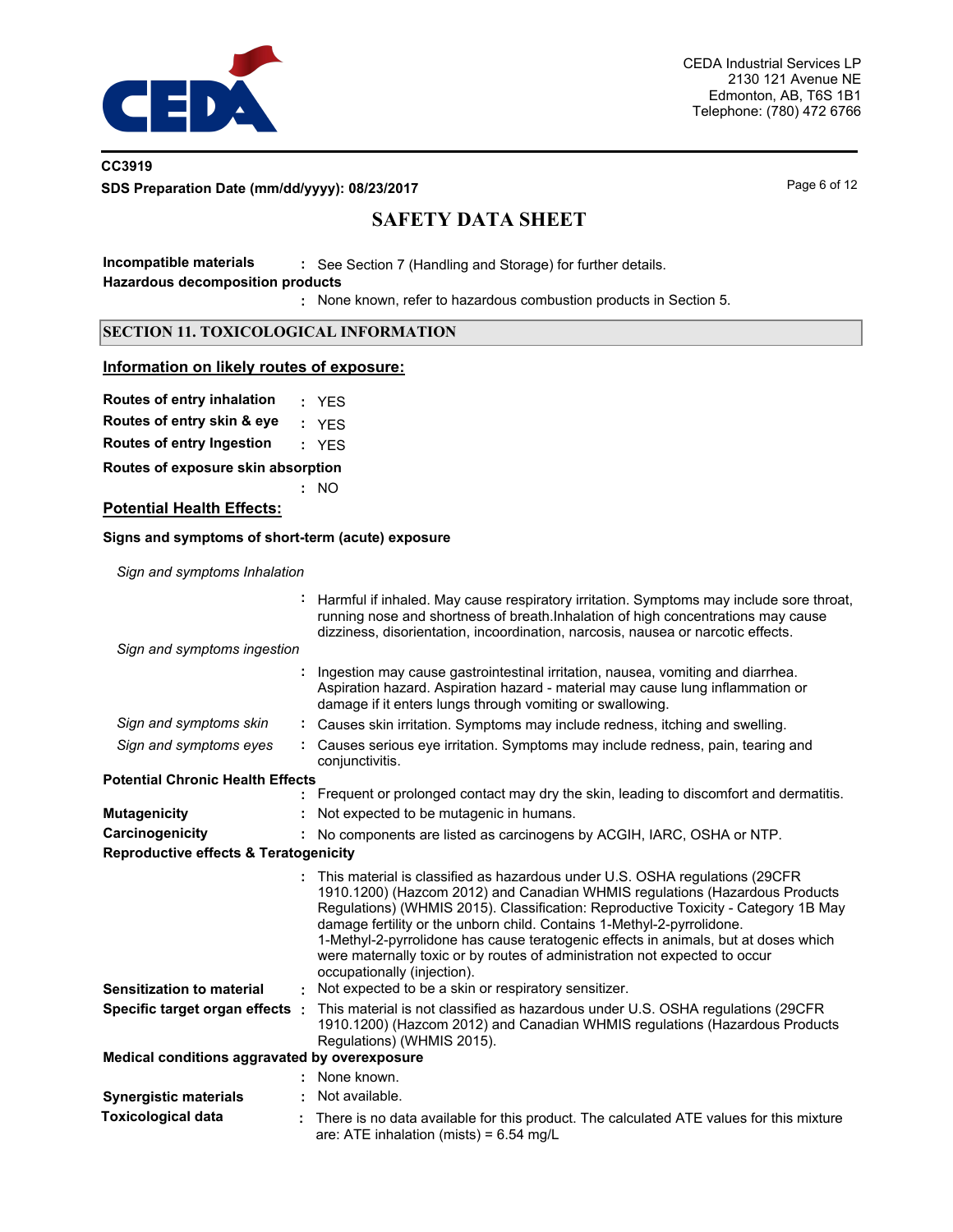

# **CC3919**

**SDS Preparation Date (mm/dd/yyyy): 08/23/2017** Page 7 of 12

# **SAFETY DATA SHEET**

|                                                                    | $LC_{50}(4hr)$                      | LD <sub>50</sub> |                     |
|--------------------------------------------------------------------|-------------------------------------|------------------|---------------------|
| <b>Chemical name</b>                                               | inh, rat                            | (Oral, rat)      | (Rabbit, dermal)    |
| Distillates, petroleum,<br>hydrotreated light catalytic<br>cracked | 4.65 mg/L                           | 3200 mg/kg       | >2000 mg/kg         |
| n-Methylpyrrolidone                                                | > 5.1 mg/L (aerosol) (No mortality) | 3906 mg/kg       | 5000 - 10 000 mg/kg |
| Dipropylene glycol<br>monomethyl ether                             | $>3$ ma/L                           | 5120mg/kg        | 9480mg/kg           |
| Nonylphenol, ethoxylated                                           | N/A <sub>v</sub>                    | 1310 mg/kg       | 2000 mg/kg          |
| Ethoxylated tridecyl alcohol                                       | N/A <sub>v</sub>                    | N/Av             | N/Av                |

#### **Other important toxicologica**l **hazards**

**:** None known or reported by the manufacturer.

## **SECTION 12. ECOLOGICAL INFORMATION**

**Ecotoxicity :**

Very toxic to aquatic life with long lasting effects. Do not allow this material to drain into sewers/water supplies. See data for individual ingredient ecotoxicity data.

## *Ecotoxicity data:*

| Ingredients                                                        | <b>CAS No</b> | <b>Toxicity to Fish</b>                |                  |                 |  |
|--------------------------------------------------------------------|---------------|----------------------------------------|------------------|-----------------|--|
|                                                                    |               | LC50 / 96h                             | NOEC / 21 day    | <b>M</b> Factor |  |
| Distillates, petroleum,<br>hydrotreated light catalytic<br>cracked | 68921-07-3    | $>0.30$ < 0.21 mg/L<br>(Rainbow trout) | N/Av             |                 |  |
| n-Methylpyrrolidone                                                | 872-50-4      | > 500 mg/L (Rainbow<br>trout)          | N/A <sub>v</sub> | None.           |  |
| Dipropylene glycol monomethyl<br>ether                             | 34590-94-8    | >10000mg/L (Fathead<br>minnow)         | N/A <sub>v</sub> | None.           |  |
| Nonylphenol, ethoxylated                                           | 9016-45-9     | 2.5 - 12.5 mg/L (Fathead<br>minnow)    | N/Av             | None.           |  |
| Ethoxylated tridecyl alcohol                                       | 24938-91-8    | N/Av                                   | N/A <sub>v</sub> | N/Av            |  |

| Ingredients                                                        | <b>CAS No</b> | <b>Toxicity to Daphnia</b>          |                         |                 |  |
|--------------------------------------------------------------------|---------------|-------------------------------------|-------------------------|-----------------|--|
|                                                                    |               | EC50 / 48h                          | NOEC / 21 day           | <b>M</b> Factor |  |
| Distillates, petroleum,<br>hydrotreated light catalytic<br>cracked | 68921-07-3    | 0.32 mg/L (Daphnia<br>magna)        | N/Av                    |                 |  |
| n-Methylpyrrolidone                                                | 872-50-4      | > 1000 mg/L/24hr<br>(Daphnia magna) | $12.5$ mg/L             | None.           |  |
| Dipropylene glycol monomethyl<br>ether                             | 34590-94-8    | 1919mg/L (Daphnia<br>magna)         | 0.5mg/L (Daphnia magna) | None.           |  |
| Nonylphenol, ethoxylated                                           | 9016-45-9     | 4.8 mg/L (Daphnia<br>magna)         | N/Av                    | None.           |  |
| Ethoxylated tridecyl alcohol                                       | 24938-91-8    | N/Av                                | N/Av                    | N/Av            |  |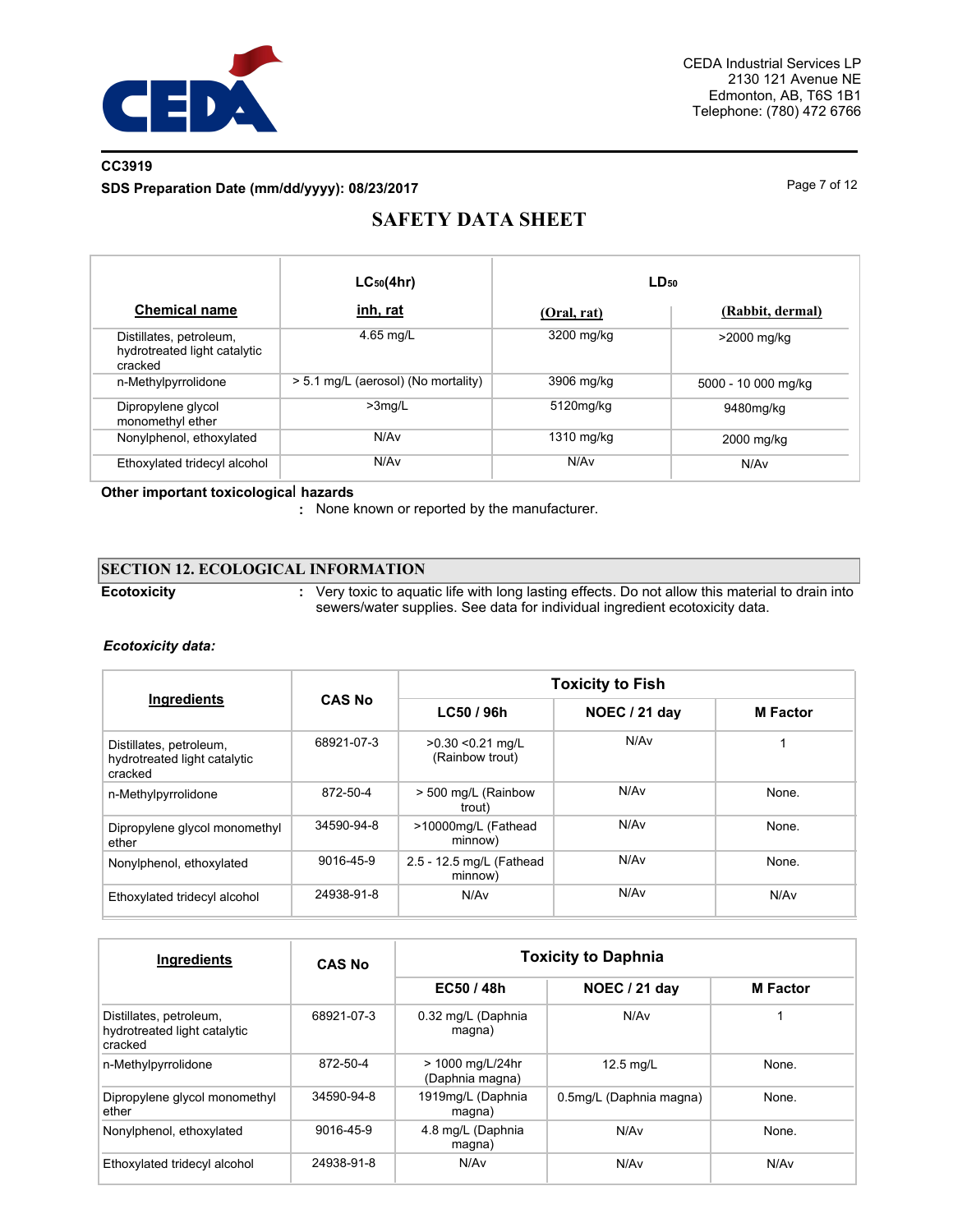

# **CC3919 SDS Preparation Date (mm/dd/yyyy): 08/23/2017** Page 8 of 12

# **SAFETY DATA SHEET**

| <b>Ingredients</b>                                                 | <b>CAS No</b> | <b>Toxicity to Algae</b>         |                         |                 |  |  |
|--------------------------------------------------------------------|---------------|----------------------------------|-------------------------|-----------------|--|--|
|                                                                    |               | EC50 / 96h or 72h                | NOEC / 96h or 72h       | <b>M</b> Factor |  |  |
| Distillates, petroleum,<br>hydrotreated light catalytic<br>cracked | 68921-07-3    | 0.51mg/L (Green algae)           | 0.05 mg/L (Green algae) | 10              |  |  |
| n-Methylpyrrolidone                                                | 872-50-4      | 600.5 mg/L/72hr (Green<br>algae) | 125 mg/L/72hr           | None.           |  |  |
| Dipropylene glycol monomethyl<br>ether                             | 34590-94-8    | >969mg/L (Green algae)           | 969mg/L (Green algae)   | None.           |  |  |
| Nonylphenol, ethoxylated                                           | 9016-45-9     | N/Av                             | N/Av                    | None.           |  |  |
| Ethoxylated tridecyl alcohol                                       | 24938-91-8    | N/Av                             | N/Av                    | N/Av            |  |  |

**Persistence and degradability**

No data is available on the product itself. **:**

**Bioaccumulation potential :** No data is available on the product itself. See the following data for ingredient information.

| <b>Components</b>                                                                   | Partition coefficient n-octanol/water (log Kow) | <b>Bioconcentration factor (BCF)</b> |
|-------------------------------------------------------------------------------------|-------------------------------------------------|--------------------------------------|
| Distillates, petroleum,<br>hydrotreated light catalytic<br>cracked (CAS 68921-07-3) | N/Av                                            | N/Av                                 |
| n-Methylpyrrolidone (CAS<br>872-50-4)                                               | $-0.46$                                         | 3.16                                 |
| Dipropylene glycol monomethyl<br>ether (CAS 34590-94-8)                             | 0.0061                                          | $<$ 1                                |
| Nonylphenol, ethoxylated (CAS)<br>$9016 - 45 - 9$                                   | 3.7                                             | < 0.2. < 1.4                         |
| Ethoxylated tridecyl alcohol<br>(CAS 24938-91-8)                                    | N/Av                                            | N/Av                                 |

**Mobility in soil :** No data is available on the product itself.

#### **Other Adverse Environmental effects**

No other adverse environmental effects (e.g. ozone depletion, photochemical ozone **:** creation potential, endocrine disruption, global warming potential) are expected from this component.

## **SECTION 13. DISPOSAL CONSIDERATIONS**

| <b>Handling for Disposal</b> | : Collect and reclaim or dispose in sealed containers at licensed waste disposal<br>site.Dispose of contents/container in accordance with<br>local/regional/national/international regulations.                                                                                                                                                                                                  |
|------------------------------|--------------------------------------------------------------------------------------------------------------------------------------------------------------------------------------------------------------------------------------------------------------------------------------------------------------------------------------------------------------------------------------------------|
| <b>Methods of Disposal</b>   | : Dispose in accordance with all applicable federal, state, provincial and local<br>regulations.                                                                                                                                                                                                                                                                                                 |
| <b>RCRA</b>                  | : If this product, as supplied, becomes a waste in the United States, it may meet the<br>criteria of a hazardous waste as defined under RCRA, Title 40 CFR 261. It is the<br>responsibility of the waste generator to determine the proper waste identification and<br>disposal method. For disposal of unused or waste material, check with local, state and<br>federal environmental agencies. |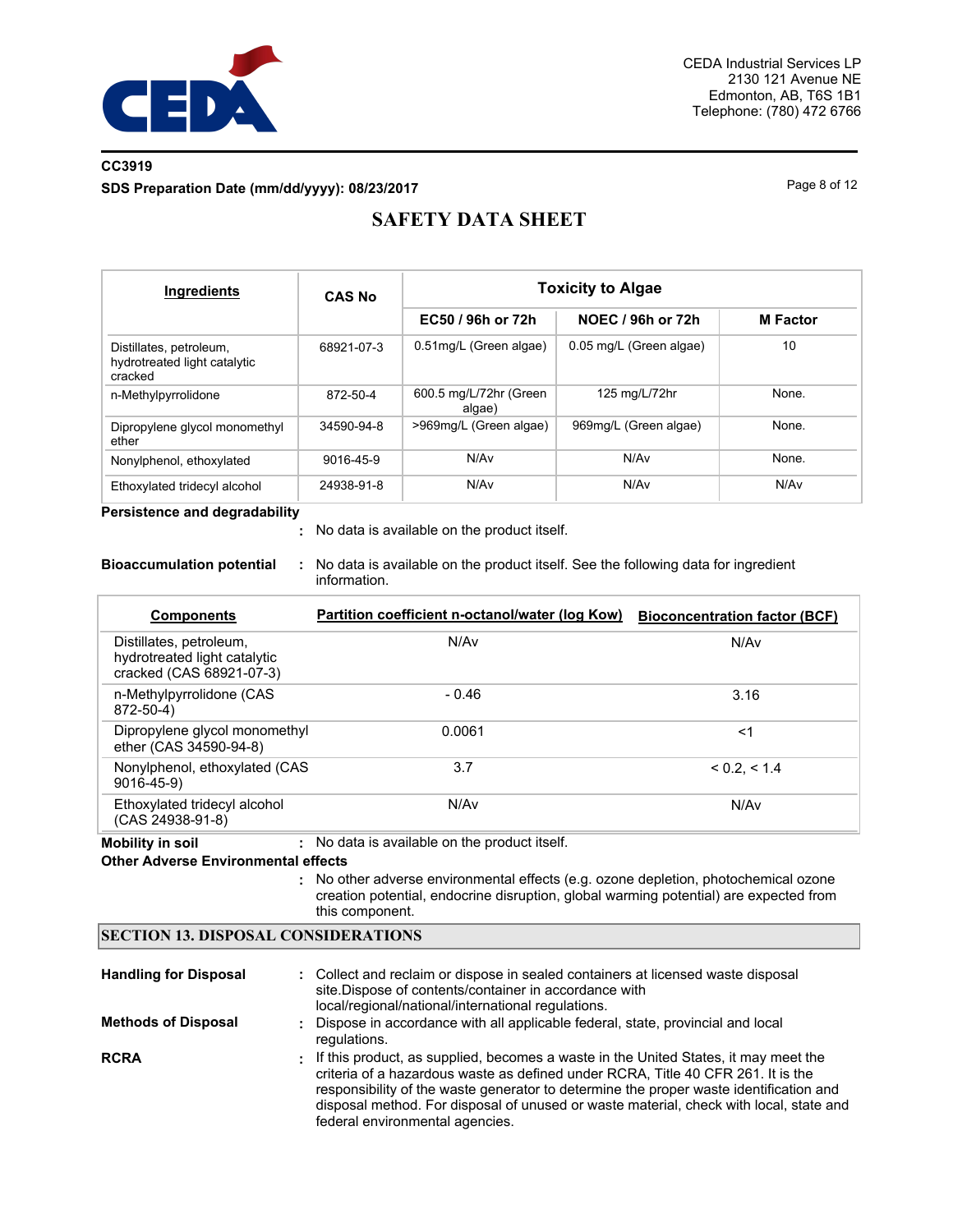

# **CC3919 SDS Preparation Date (mm/dd/yyyy): 08/23/2017** Page 9 of 12

# **SAFETY DATA SHEET**

# **SECTION 14. TRANSPORT INFORMATION**

| <b>Regulatory</b><br>Information                                                                | <b>UN Number</b>                                                                                                                | UN proper shipping name                                                                                                   | <b>Transport</b><br>hazard<br>class(es) | Packing<br>Group | Label |  |  |
|-------------------------------------------------------------------------------------------------|---------------------------------------------------------------------------------------------------------------------------------|---------------------------------------------------------------------------------------------------------------------------|-----------------------------------------|------------------|-------|--|--|
| 49CFR/DOT                                                                                       | None.                                                                                                                           | Not regulated.                                                                                                            | not regulated                           | none             |       |  |  |
| 49CFR/DOT<br><b>Additional</b><br>information                                                   | None.                                                                                                                           |                                                                                                                           |                                         |                  |       |  |  |
| <b>TDG</b>                                                                                      | <b>UN3082</b>                                                                                                                   | ENVIRONMENTALLY HAZARDOUS SUBSTANCE,<br>LIQUID, N.O.S. (Distillates (petroleum), hydrotreated<br>light catalytic cracked) | 9                                       | III              |       |  |  |
| <b>TDG</b><br><b>Additional</b><br>information                                                  | This material may be shipped as an exempted marine pollutant in accordance with TDG Section 1.45.1 and Special<br>Provision 99. |                                                                                                                           |                                         |                  |       |  |  |
| <b>ICAO/IATA</b>                                                                                | <b>UN3082</b>                                                                                                                   | Environmentally hazardous substance, liquid, n.o.s.<br>(Distillates (petroleum), hydrotreated light catalytic<br>cracked) | 9                                       | Ш                |       |  |  |
| <b>ICAO/IATA</b><br><b>Additional</b><br>information                                            | prior to shipping this material.                                                                                                | Refer to the appropriate Packing Instruction, prior to shipping this material. Review all State and Operator Variations,  |                                         |                  |       |  |  |
| <b>IMDG</b>                                                                                     | <b>UN3082</b>                                                                                                                   | ENVIRONMENTALLY HAZARDOUS SUBSTANCE.<br>LIQUID, N.O.S. (Distillates (petroleum), hydrotreated<br>light catalytic cracked) |                                         | Ш                |       |  |  |
| <b>IMDG</b><br>Consult the IMDG regulations for exceptions.<br><b>Additional</b><br>information |                                                                                                                                 |                                                                                                                           |                                         |                  |       |  |  |
|                                                                                                 | Special precautions for user:                                                                                                   | None known or reported by the manufacturer.                                                                               |                                         |                  |       |  |  |
| <b>Environmental hazards</b>                                                                    |                                                                                                                                 | This mixture does meet the criteria for an environmentally hazardous substance                                            |                                         |                  |       |  |  |

according to the IMDG Code. See ECOLOGICAL INFORMATION, Section 12.

**Transport in bulk according to Annex II of MARPOL 73/78 and the IBC Code**

**:** Not available.

# **SECTION 15 - REGULATORY INFORMATION**

## **US Federal Information:**

Components listed below are present on the following U.S. Federal chemical lists: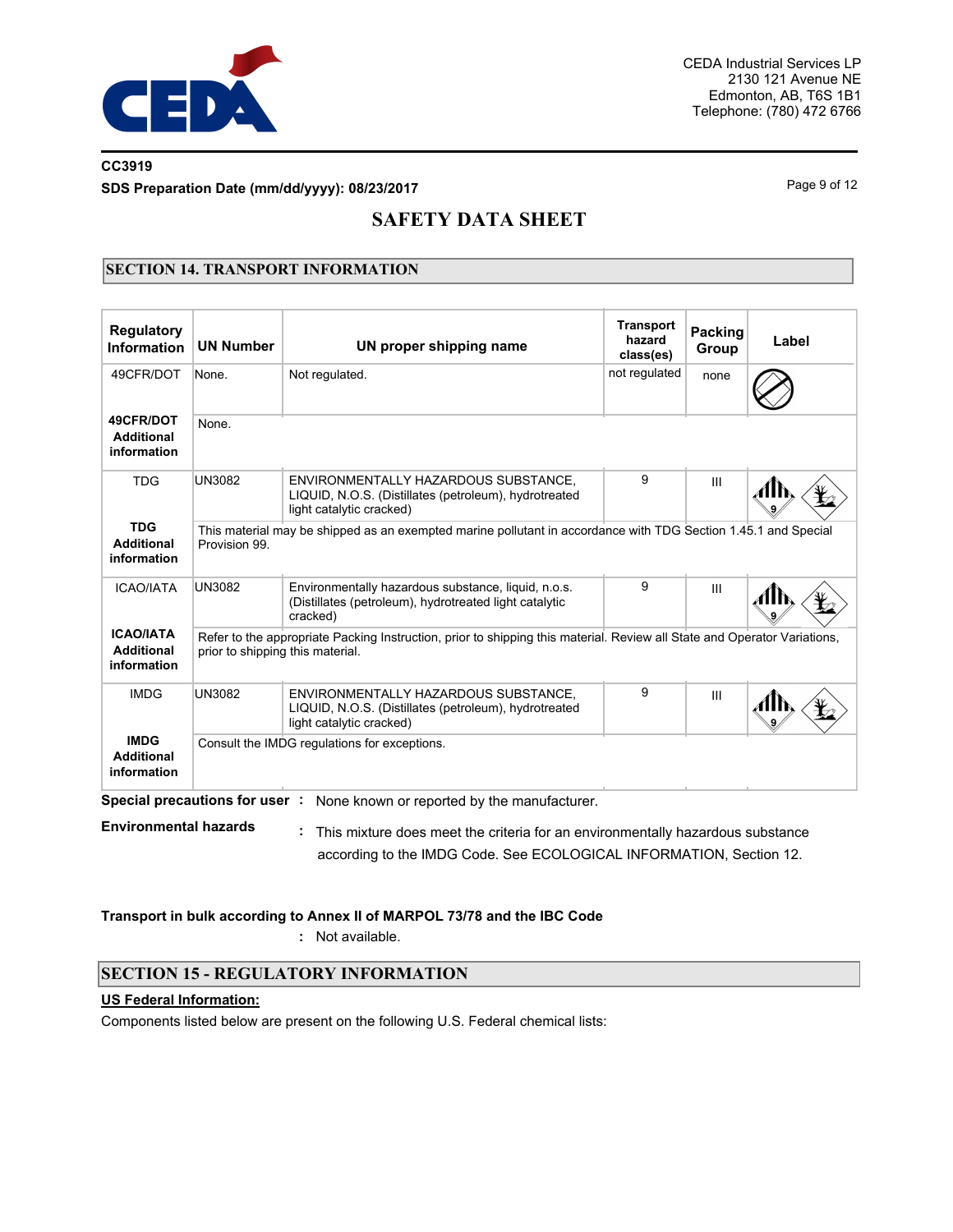

# **CC3919 SDS Preparation Date (mm/dd/yyyy): 08/23/2017** Page 10 of 12

| Ingredients                                                        | CAS#       | <b>TSCA</b><br>Inventory | <b>CERCLA</b><br>Reportable<br>Quantity(RQ) (40<br>CFR 117.302): | <b>SARA TITLE III:</b><br>Sec. 302.<br><b>Extremely</b> | SARA TITLE III: Sec. 313, 40 CFR<br>372, Specific Toxic Chemical |                             |  |
|--------------------------------------------------------------------|------------|--------------------------|------------------------------------------------------------------|---------------------------------------------------------|------------------------------------------------------------------|-----------------------------|--|
|                                                                    |            |                          |                                                                  | <b>Hazardous</b><br>Substance, 40<br><b>CFR 355:</b>    | <b>Toxic Chemical</b>                                            | de minimus<br>Concentration |  |
| Distillates, petroleum,<br>hydrotreated light<br>catalytic cracked | 68921-07-3 | <b>Yes</b>               | N/Ap                                                             | N/A <sub>v</sub>                                        | <b>No</b>                                                        | N/Ap                        |  |
| n-Methylpyrrolidone                                                | 872-50-4   | Yes                      | N/Ap                                                             | N/Ap                                                    | Yes                                                              | 1%                          |  |
| Dipropylene glycol<br>monomethyl ether                             | 34590-94-8 | Yes                      | None.                                                            | N/AD                                                    | Yes                                                              | 1%                          |  |
| Nonylphenol, ethoxylated                                           | 9016-45-9  | Yes                      | None.                                                            | None.                                                   | <b>No</b>                                                        | N/Ap                        |  |
| Ethoxylated tridecyl<br>alcohol                                    | 24938-91-8 | <b>Yes</b>               | N/Ap                                                             | N/Av                                                    | No                                                               | N/Ap                        |  |

# **SAFETY DATA SHEET**

 SARA TITLE III: Sec. 311 and 312, SDS Requirements, 40 CFR 370 Hazard Classes: Flammable; Eye irritation; Skin irritation;Reproductive toxicity; Aspiration hazard. Under SARA Sections 311 and 312, the EPA has established threshold quantities for the reporting of hazardous chemicals. The current thresholds are 500 pounds or the threshold planning quantity (TPQ), whichever is lower, for extremely hazardous substances and 10,000 pounds for all other hazardous chemicals.

#### **US State Right to Know Laws:**

The following chemicals are specifically listed by individual States:

| <b>Ingredients</b>                                                 | CAS#       | <b>California Proposition 65</b> |                           | <b>State "Right to Know" Lists</b> |     |           |           |     |                |
|--------------------------------------------------------------------|------------|----------------------------------|---------------------------|------------------------------------|-----|-----------|-----------|-----|----------------|
|                                                                    |            | Listed                           | <b>Type of Toxicity</b>   | CA                                 | МA  | <b>MN</b> | <b>NJ</b> | PA  | R <sub>1</sub> |
| Distillates, petroleum,<br>hydrotreated light catalytic<br>cracked | 68921-07-3 | No                               | N/Ap                      | No.                                | No  | No.       | No.       | No  | <b>No</b>      |
| n-Methylpyrrolidone                                                | 872-50-4   | No                               | Developmental<br>Toxicity | No                                 | Yes | No.       | Yes       | Yes | No             |
| Dipropylene glycol<br>monomethyl ether                             | 34590-94-8 | No                               | N/Ap                      | Yes                                | Yes | Yes       | Yes       | Yes | Yes            |
| Nonylphenol, ethoxylated                                           | 9016-45-9  | No                               | N/Ap                      | No                                 | No  | No.       | <b>No</b> | No  | No             |
| Ethoxylated tridecyl alcohol                                       | 24938-91-8 | No                               | N/Ap                      | No                                 | No  | No.       | <b>No</b> | No  | No             |

## **Canadian Information:**

WHMIS information: Refer to Section 2 for a WHMIS Classification for this product. Canadian Environmental Protection Act (CEPA) information: All ingredients listed appear on the Domestic Substances List (DSL).

## **International Information:**

Components listed below are present on the following International Inventory list: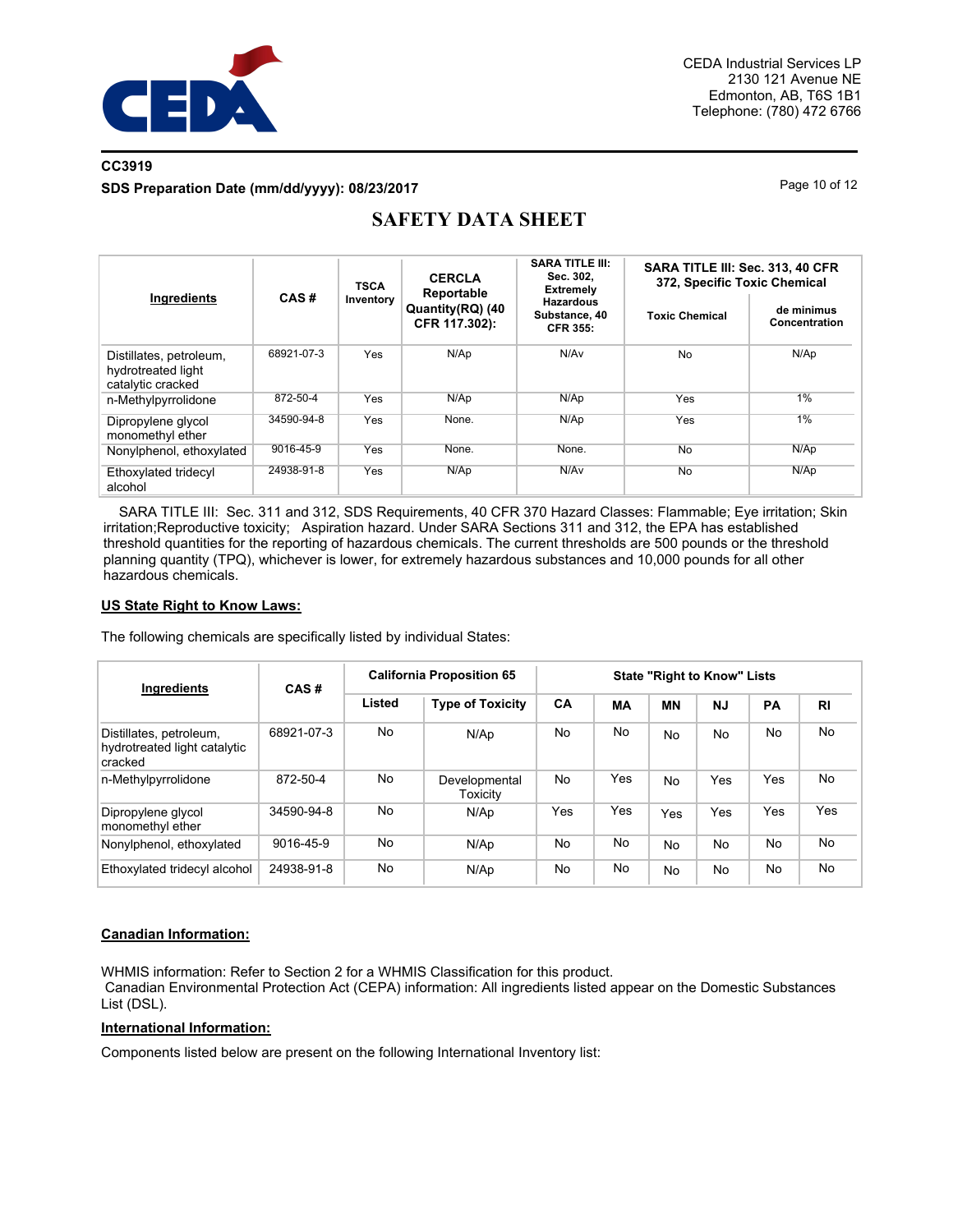

# **CC3919 SDS Preparation Date (mm/dd/yyyy): 08/23/2017** Page 11 of 12

# **SAFETY DATA SHEET**

| <b>Ingredients</b>                                                 | CAS#       | European<br><b>EINECs</b> | Australia<br><b>AICS</b> | <b>Philippines</b><br><b>PICCS</b> | <b>Japan ENCS</b> | Korea<br><b>KECI/KECL</b> | China<br><b>IECSC</b> | NewZealand<br><b>IOC</b>                            |
|--------------------------------------------------------------------|------------|---------------------------|--------------------------|------------------------------------|-------------------|---------------------------|-----------------------|-----------------------------------------------------|
| Distillates, petroleum,<br>hydrotreated light<br>catalytic cracked | 68921-07-3 | 272-930-7                 | Present                  | N/Av                               | N/Av              | KE-12551                  | N/A <sub>v</sub>      | N/Av                                                |
| n-Methylpyrrolidone                                                | 872-50-4   | 212-828-1                 | Present                  | Present                            | $(5)-113$         | KE-25324                  | Present               | HSR001384                                           |
| Dipropylene glycol<br>monomethyl ether                             | 34590-94-8 | 252-104-2                 | Present                  | Present                            | Present           | Present                   | Present               | Present                                             |
| Nonviphenol, ethoxylated                                           | 9016-45-9  | 500-024-6                 | Present                  | Present                            | $(7)-172$         | KE-26244                  | Present               | HSR003054:<br>HSR006598.<br>HSR006618<br>(dilution) |
| Ethoxylated tridecyl<br>alcohol                                    | 24938-91-8 | N/Av                      | Present                  | Present                            | $(7)-97$          | KE-34177                  | Present               | No.<br>information<br>available.                    |

## **SECTION 16. OTHER INFORMATION**

**Legend :**

ACGIH: American Conference of Governmental Industrial Hygienists CAS: Chemical Abstract Services CERCLA: Comprehensive Environmental Response, Compensation, and Liability Act of 1980 CFR: Code of Federal Regulations CSA: Canadian Standards Association DOT: Department of Transportation EPA: Environmental Protection Agency HMIS: Hazardous Materials Identification System HSDB: Hazardous Substances Data Bank IARC: International Agency for Research on Cancer Inh: Inhalation LC: Lethal Concentration LD: Lethal Dose MN: Minnesota N/Ap: Not Applicable N/Av: Not Available NFPA: National Fire Protection Association NIOSH: National Institute of Occupational Safety and Health NJ: New Jersey NTP: National Toxicology Program OECD: Organisation for Economic Co-operation and Development OSHA: Occupational Safety and Health Administration PA: Pennsylvania PEL: Permissible exposure limit RCRA: Resource Conservation and Recovery Act

- RI: Rhode Island
- RTECS: Registry of Toxic Effects of Chemical Substances
- SARA: Superfund Amendments and Reauthorization Act
- STEL: Short Term Exposure Limit
- TLV: Threshold Limit Values
- TWA: Time Weighted Average
- WHMIS: Workplace Hazardous Materials Identification System